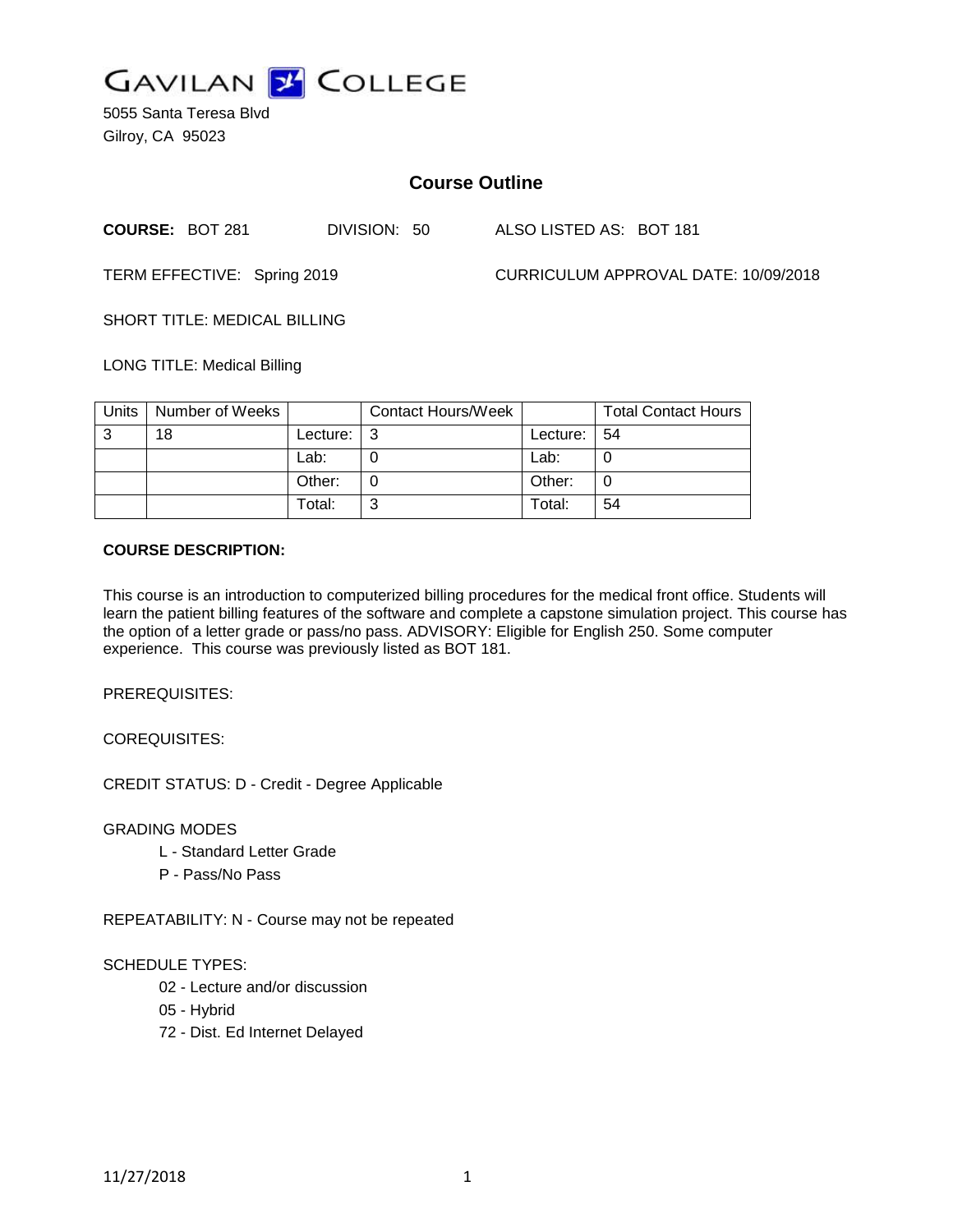# **STUDENT LEARNING OUTCOMES:**

1. Describe the major elements of a medical accounting system office accounting system and explain how patient billing fits into the overall system.

Measure of assessment: homework, exams

Year assessed, or planned year of assessment: 2016

Semester: Fall

2. Define the financial records a medical billing assistant maintains.

Measure of assessment: homework, exams

Year assessed, or planned year of assessment: 2016

Semester: Fall

3. Demonstrate competency in using billing software.

Measure of assessment: homework, project, demonstration

Year assessed, or planned year of assessment: 2016

# **CONTENT, STUDENT PERFORMANCE OBJECTIVES, OUT-OF-CLASS ASSIGNMENTS**

Curriculum Approval Date: 10/09/2018

(12 HOURS)

TOPICS:

Introduction to Patient Billing

Using the Computer for Patient Billing

STUDENT PERFORMANCE OBJECTIVES:

- 1. Describe the major elements of a medical accounting system office accounting system.
- 2. Explain how patient billing fits into the overall accounting system.
- 3. Define the financial records a medical billing assistant maintains.
- 4. Discuss the day-to-day responsibilities of a medical billing assistant.
- 5. Define the medical office computer databases.
- 6. Define the options available in a computerized system.

(6 HOURS)

TOPIC:

Managing Data with a Computerized System

STUDENT PERFORMANCE OBJECTIVES:

- 1. Use the computer keyboard to enter information into billing database.
- 2. Navigate billing database screens.
- 3. Search for information in billing database.
- 4. Add a new code to billing database.
- 5. Create an account number for a patient.

(6 HOURS)

TOPIC:

Entering and Using Patient Information

STUDENT PERFORMANCE OBJECTIVES:

- 1. Add a new patient account.
- 2. Complete a patient information primary screen.
- 3. Complete a patient information supplement screen.
- 4. Revise patient information.
- 5. Delete an account for a patient who is no longer being treated by the provider.

(6 HOURS)

TOPIC:

Adding New Patients and Handling Transactions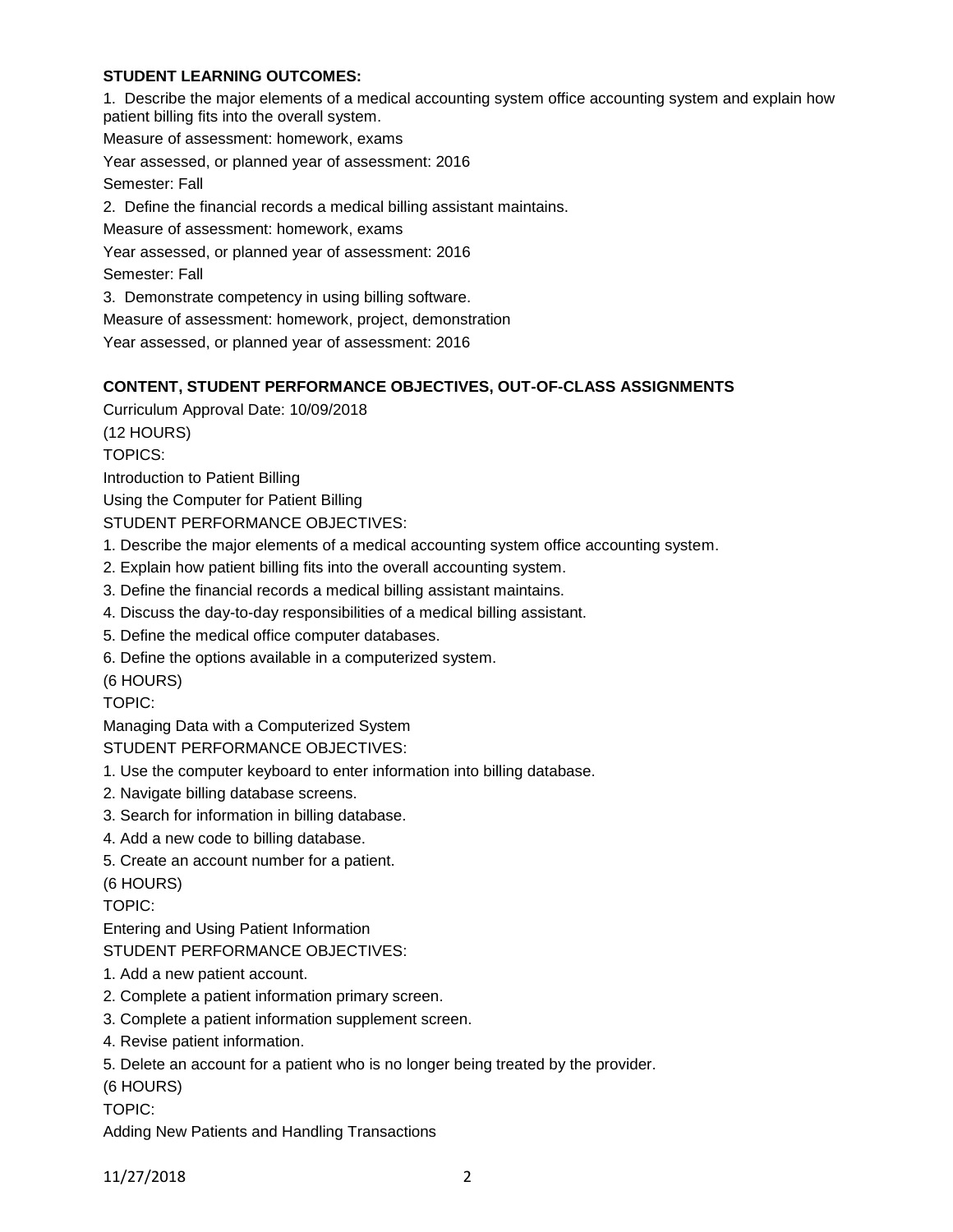# STUDENT PERFORMANCE OBJECTIVES:

- 1. Transfer superbill information to software billing system.
- 2. Search for and enter the correct procedure and diagnosis codes.
- 3. Determine charges for the visit and patient balances.
- 4. Record patient and insurance company payments.
- 5. Print insurance forms and walkout receipts.
- 6. Edit transactions in the software billing system.

(6 HOURS)

TOPICS:

Producing Reports

Printing Statements and Insurance Forms

Processing at the End of the Month

#### STUDENT PERFORMANCE OBJECTIVES:

- 1. Print and use a transaction journal report.
- 2. Print and use patient ledgers.
- 3. Print and use patient aging reports.
- 4. Print and use insurance aging reports.
- 5. Print and use a day sheet.
- 6. Print and use a practice analysis report.

7. Describe the basic concepts of range, format, and print options as they apply to statements and insurance forms.

8. Print statements for one patient or a group of patients according to various criteria.

9. Print one or more insurance forms according to various criteria.

10. Print mailing labels to use when mailing forms to insurance companies.

11. Print and use the carrier-analysis report.

(16 HOURS)

TOPIC:

Patient Billing (Simulation)

# STUDENT PERFORMANCE OBJECTIVES:

1. Complete the job of a medical billing assistant using date for one week.

2. Complete other medical tasks following the Office Procedures Manual instructions.

(2 HOURS)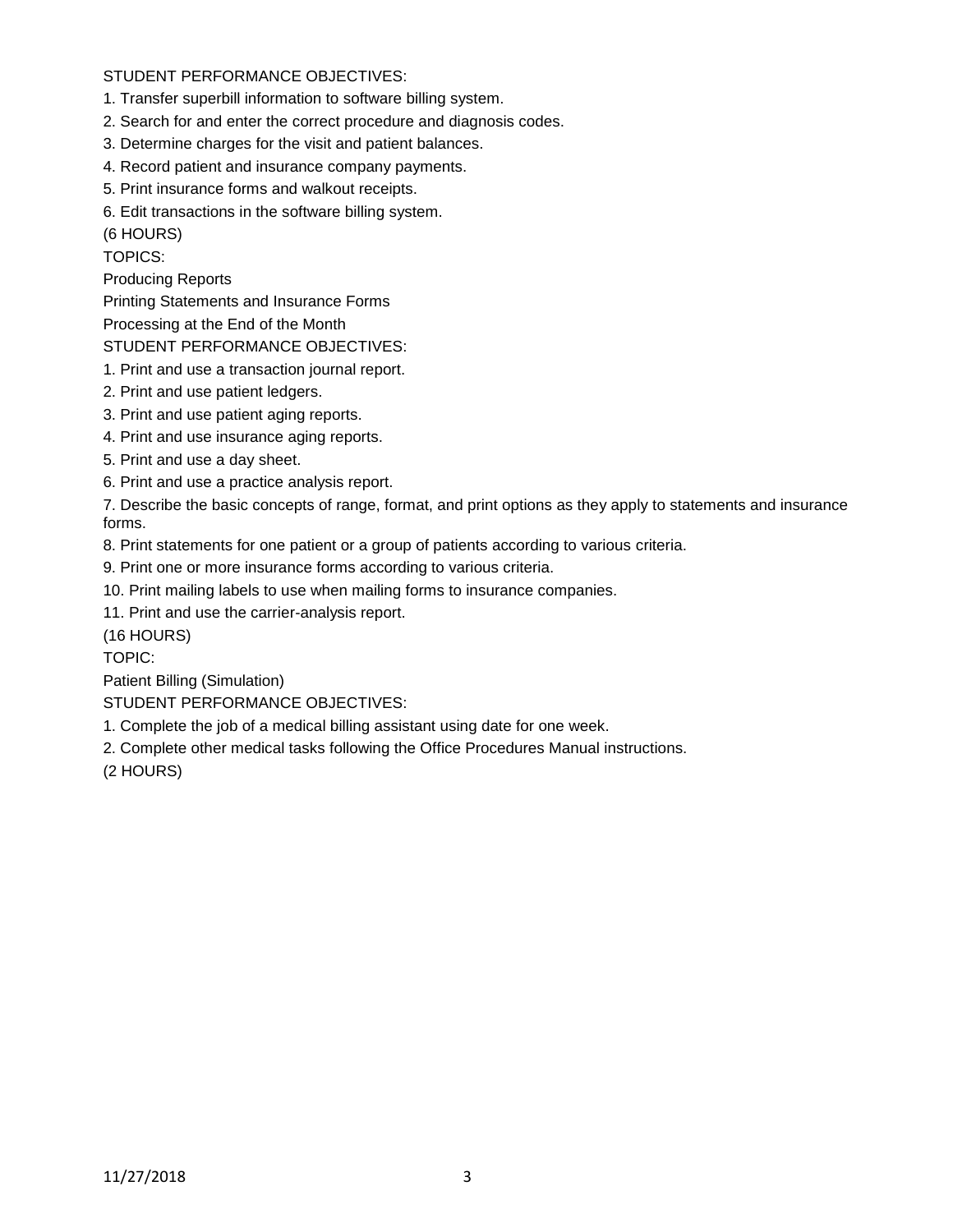# **METHODS OF INSTRUCTION:**

Lecture, discussion, demonstration, guided discovery.

**OUT OF CLASS ASSIGNMENTS:**

Required Outside Hours: 24

Assignment Description: Homework: Read Chapter 1 and 2 and complete assigned exercises. Complete Health Insurance Claim Form. Begin using billing software--navigate through menus, compare computerized billing with a manual one.

Required Outside Hours: 12

Assignment Description: Homework: Read Chapter 3. Create patient chart numbers, search the database, add new codes, and backup files.

Required Outside Hours: 12

Assignment Description: Homework: Read Chapter 4. Complete patient information on primary and supplemental screen. Add and revise information.

Required Outside Hours: 12

Assignment Description: Homework: Read Chapter 5. Enter patient charges. Record patient payments.

Required Outside Hours: 12

Assignment Description: Homework: Read Chapters 6, 7, and 8. Print: Transaction Journal Report, Patient Ledgers, Patient Aging Reports, Insurance Aging Reports, and Patient Day Sheets.

Required Outside Hours: 32

Assignment Description: Homework: Complete four day's entries for a medical office. Complete tasks for a medical office following appropriate procedures.

# **METHODS OF EVALUATION:**

Problem-solving assignments Percent of total grade: 40.00 % Problem-solving demonstrations: 30% - 60% Homework problems, Quizzes, Exams Skill demonstrations Percent of total grade: 20.00 % Skill demonstrations: 20% - 40% Class performance, Performance exams Objective examinations Percent of total grade: 30.00 % Objective examinations: 30% - 60% Multiple Choice, True/False, Matching Items, Completion Other methods of evaluation Percent of total grade: 10.00 % 0% - 20% Student participation

# **REPRESENTATIVE TEXTBOOKS:**

Required Representative Textbooks

Cindy Correa. Getting Started in the Computerized Medical Office: Fundamentals and Practice. Boston, MA: Cengage Learning,2013. Reading Level of Text, Grade: 12+ Verified by: E. Venable